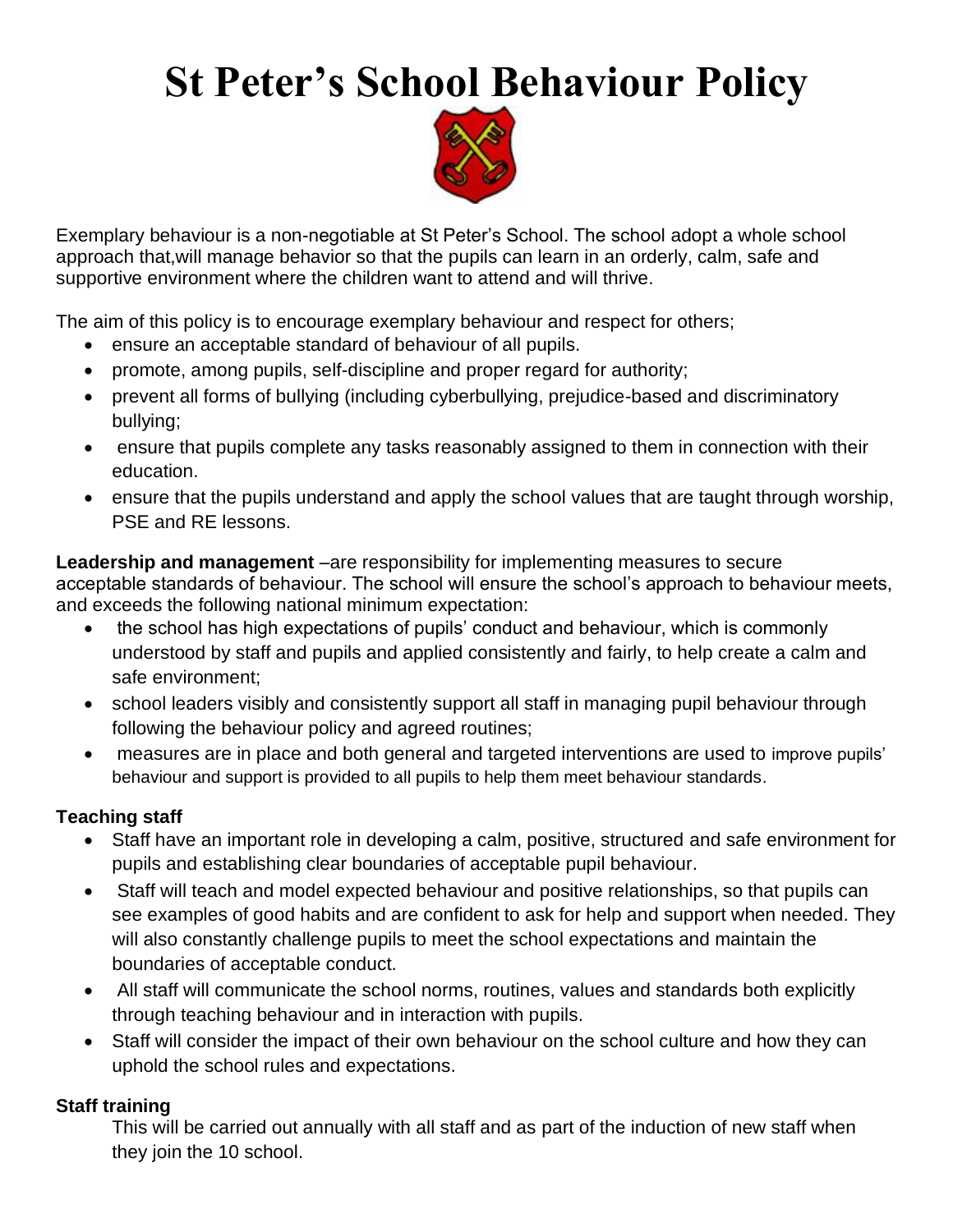# **Pupils**

All pupils deserve to learn in an environment that is calm, safe, supportive and where they are treated with dignity. To achieve this, every pupil will be made aware of the school behaviour policies, standards, expectations, and consequence processes. Every pupil will be supported to achieve the behaviour standards.

# **Supporting pupils following a sanction**

Following a sanction, in order to support pupils to meet the behaviour expectations of the school, strategies will be considered to help pupils to understand how to improve their behaviour. These might include:

- a targeted discussion with the pupil;
- a phone call with parents;

• inquiries into the pupil's conduct with staff involved in teaching, supporting or supervising the pupil in school;

• inquiries into circumstances outside of school, including at home, conducted by the Designated Safeguarding Lead or a deputy;

These interventions are part of a wider approach that involves the wellbeing and mental health of the pupil.

#### **Parents**

The role of parents is crucial in helping schools develop and maintain good behaviour. To support the school, parents will have the policy available on the school's website. Parents have an important role in supporting the school's policy and reinforcing it at home.

St Peter's will build and maintain positive relationships with parents, for example by making parents aware when their children are exceeding, meeting, or missing behavioural expectations. Where appropriate, parents should be included in any pastoral work following misbehaviour, including attending reviews of specific behaviour interventions in place.

# **Behaviour expectations and pupils with Special Educational Needs and Disability (SEND)**

The school's culture is such that it consistently promote high standards of behaviour and provide the necessary support to ensure all pupils can achieve and thrive both in and out of the classroom. St Peter's behaviour cultures create a calm, orderly environments which benefits pupils with SEND, enabling them to learn and to feel confident asking for help and support. Some behaviours are more likely to arise from types of SEN or disabilities, however the school owe duties (for example, over safety) not just to the individual pupil, but also to the other pupils and to staff. The school looks at the antecedents of individual children and aims to provide support to minimise risk of disruptive behaviours. The school has a duty of care for all members of the school community and sanctions will be put in place where safety of learning is compromised.

This policy should be read alongside the school's- Child Protection Policy, Keeping Children Safe In Education, Exclusions policy and the Staff Code of Conduct.

#### **Behaviour Procedures**

At St Peter's School the safety of our children is our primary concern. For this reason we insist upon exemplary behaviour. It is the responsibility of all staff to enforce the behaviour policy of the school. The behaviour of the children reflects upon the school, for this reason we will deal with incidents outside of school, where the children, can be identified as our pupils in the same way we would if the incident had occurred in school.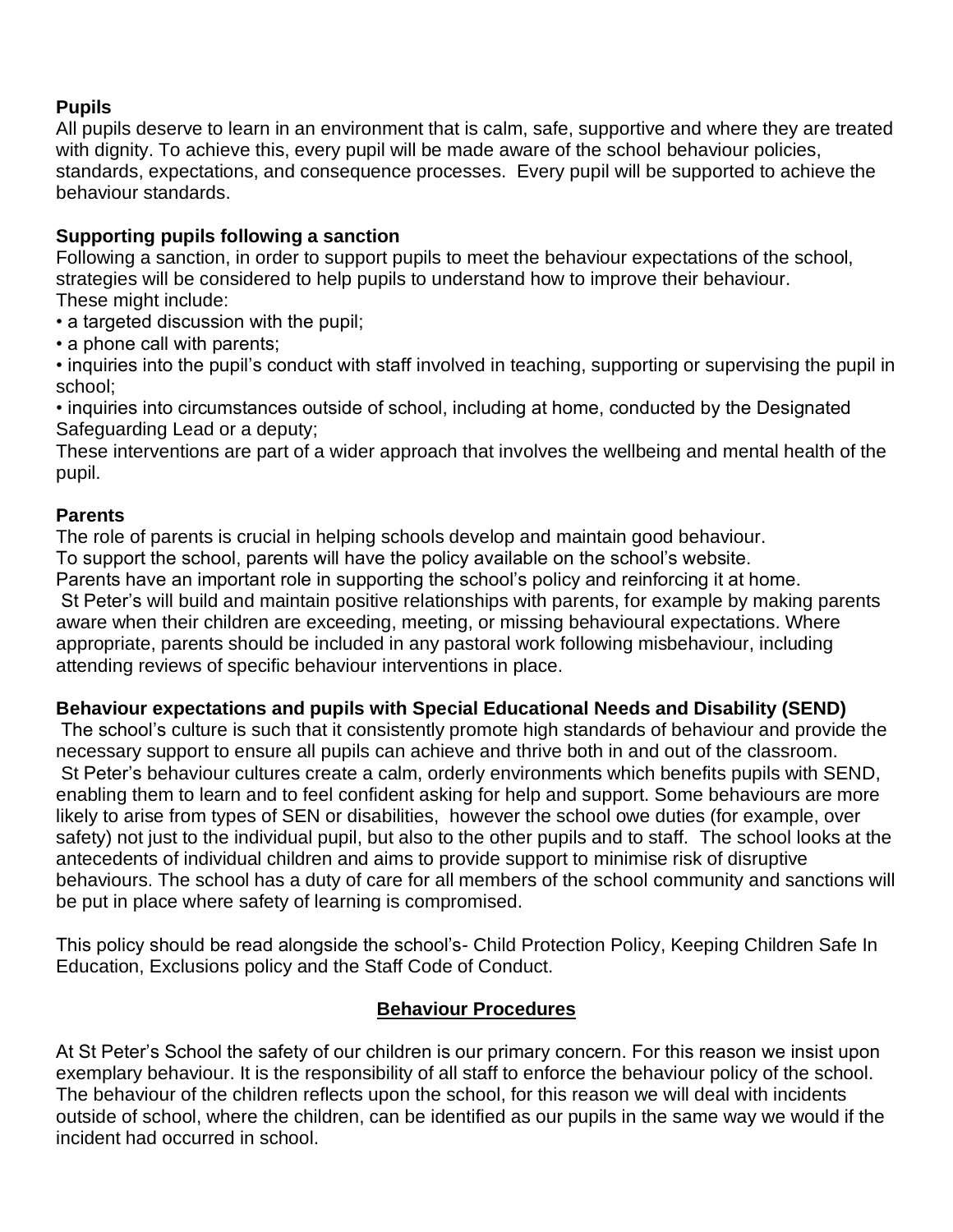#### **Behaviour outside of school premises and online**

Teachers have the power to sanction pupils for misbehaving outside of the school premises to such an extent as is reasonable.

school will do in response to non-criminal poor behaviour and bullying which occurs off the school premises or online and which is witnessed by a staff member or reported to the school, including the sanctions that will be imposed on pupils. Conduct outside the school premises and online conduct that teachers might sanction pupils for include misbehaviour:

- when taking part in any school-organised or school-related activity;
- when travelling to or from school;
- when wearing school uniform;
- when in some other way identifiable as a pupil at the school;
- that could have repercussions for the orderly running of the school;
- that poses a threat to another pupil; or
- that could adversely affect the reputation of the school.

#### **Rewards**

#### **House Points**

In KS2 children are awarded house points when they have done well at a piece of work, tried hard or been polite

#### **Head Teachers awards**

These are awarded by the class teachers when a child has done an exceptional piece of work, been exceptionally well behaved, tried really hard or really improved at something. The child is sent to the head teachers office where they show their work and are given a head teachers award sticker. They then stand up in a Friday assembly and show their excellent work or explain why they have an award. If a child gets 5 head teachers awards in a term then they get a gold head teachers award. The parents will then be contacted to say how pleased we are with their child.

#### **Value Leaves**

When a child displays one of the following Gospel values- politeness, thoughtfulness, honesty, respect or forgiveness then their name is put onto the appropriate coloured leaf and displayed for that term on the display in the hall.

#### **Stickers**

These are used in the same way house points are used in KS2.

Termly Rewards

Each term pupils who have consistently up held the school values or have made accelerated progress will have a letter of commendation sent home. One child per class will also be chosen for a star award each term. This will be awarded to any child who has stood out for outstanding behaviour and attitude to learning.

# **Contacting Parents**

If a class teacher is particularly pleased with a child they will contact the parent to let them know. The head teacher will also write to the parents of pupils who we are particularly pleased with.

#### **Low level disruption**

In each classroom there is a 'three strike' system. All children start on green and will be rewarded for staying on green all week. The children's initials will be placed on the board if the teacher feels they are not doing as they should. Firstly they will get a verbal warning, and then if the child persists with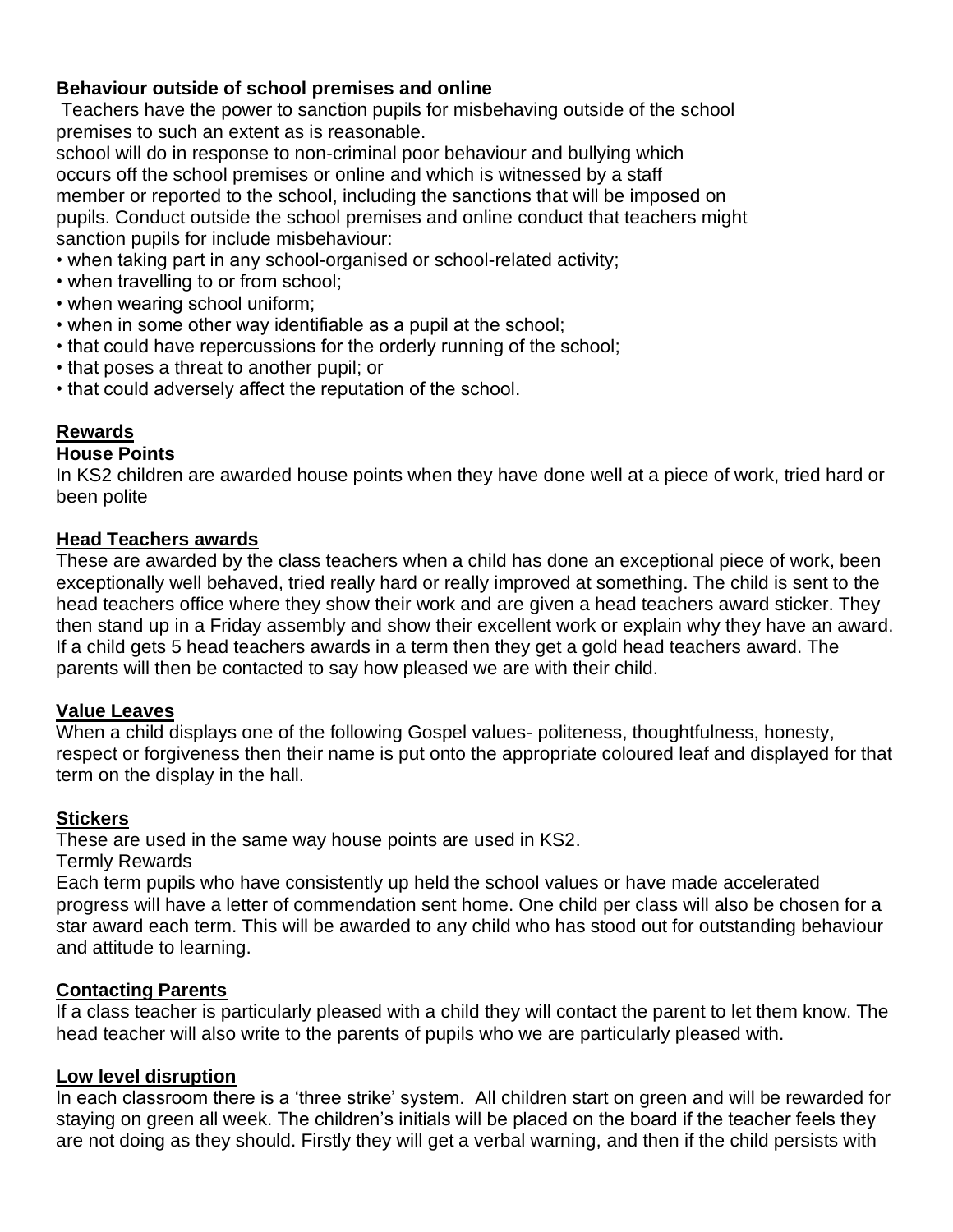the behaviour. their initials will be written in the amber section. If it is repeated they will be moved to red. If a child moves onto red they will automatically miss their break time in the hall.

This way the children get a warning that their behaviour is not acceptable before a consequence. If a child gets two red cards in a half term then their parents will called by the class teacher to discuss their behaviour. The head teacher will also be notified and will write to the parents. If a child receives three red cards in a half term then they will be internally excluded from their class for half a day. If the behaviour persists then the parents will be contacted child will be excluded for half a day.

Examples of low level behaviour- talking when asked not to, disrupting others, uniform infringements, not moving around the school sensibly, talking in assembly, not enough effort etc.

Examples of disruption:

- Running / talking in the line when going in and out of class to break time or assembly.
- Continuing working when asked to stop
- Chatting / being noisy when asked to be quiet.
- Slow working (not matching their ability)
- Fiddling with whiteboards etc.
- Poor presentation / quality of work
- Calling out
- Not following agreed class rules

#### **Homework**

Homework is set weekly. The children are expected to do it. The children will be given one warning if they do not hand in their homework and then if this is repeated the class teacher will contact the child's parents. The children will complete the homework they have missed during break or lunch times.

#### **Serious Behaviour issues**

These are defined as

- Any child who is rude to an adult in or around the school.
- Any act of violence
- Any swearing
- Any allegations of bullying including cyber bullying.
- In appropriate behaviour towards other children including peer on peer abuse.
- Racist or homophobic comments

The child will be sent straight to the head teacher where a through investigation into the incident will take place. The child will then be spoken to at length about the incident and why their behaviour is not appropriate.

# **Consequences**

- The child's parents will be informed as will the parents of any child who has been the victim.
- Miss one weeks break time if it is an isolated incident in which time they will be outside the head's office. They will have to reflect on what they have done and we will look at ways to stop it happening again
- Exclusion at lunch time- if the incident is deemed to be serious or repeated.
- Exclusion for up to three days- if the incident is deemed to be very serious or the child keeps repeating the offence despite counselling.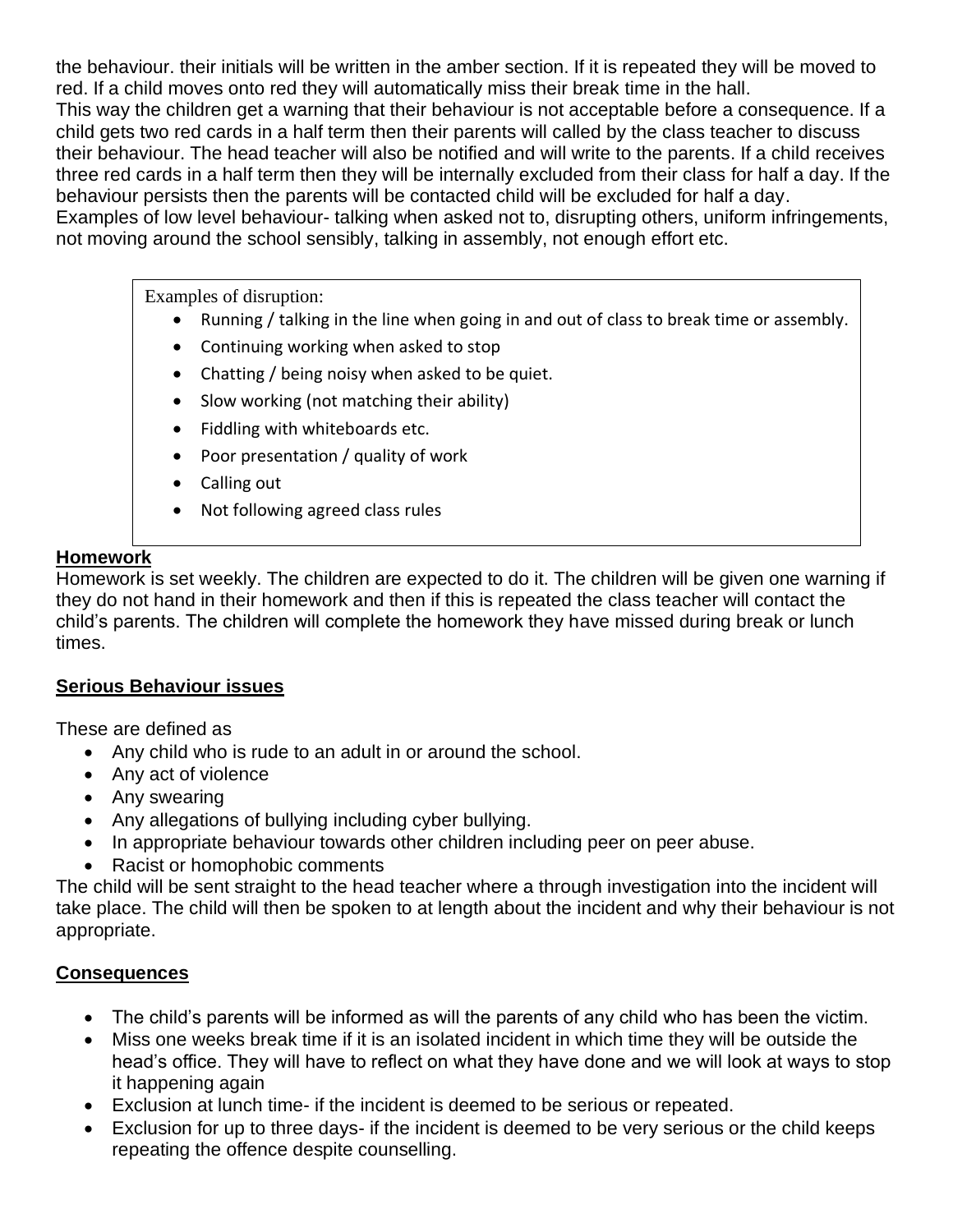• Permanent exclusion if the incident is deemed serious enough, in line with the schools exclusion policy.